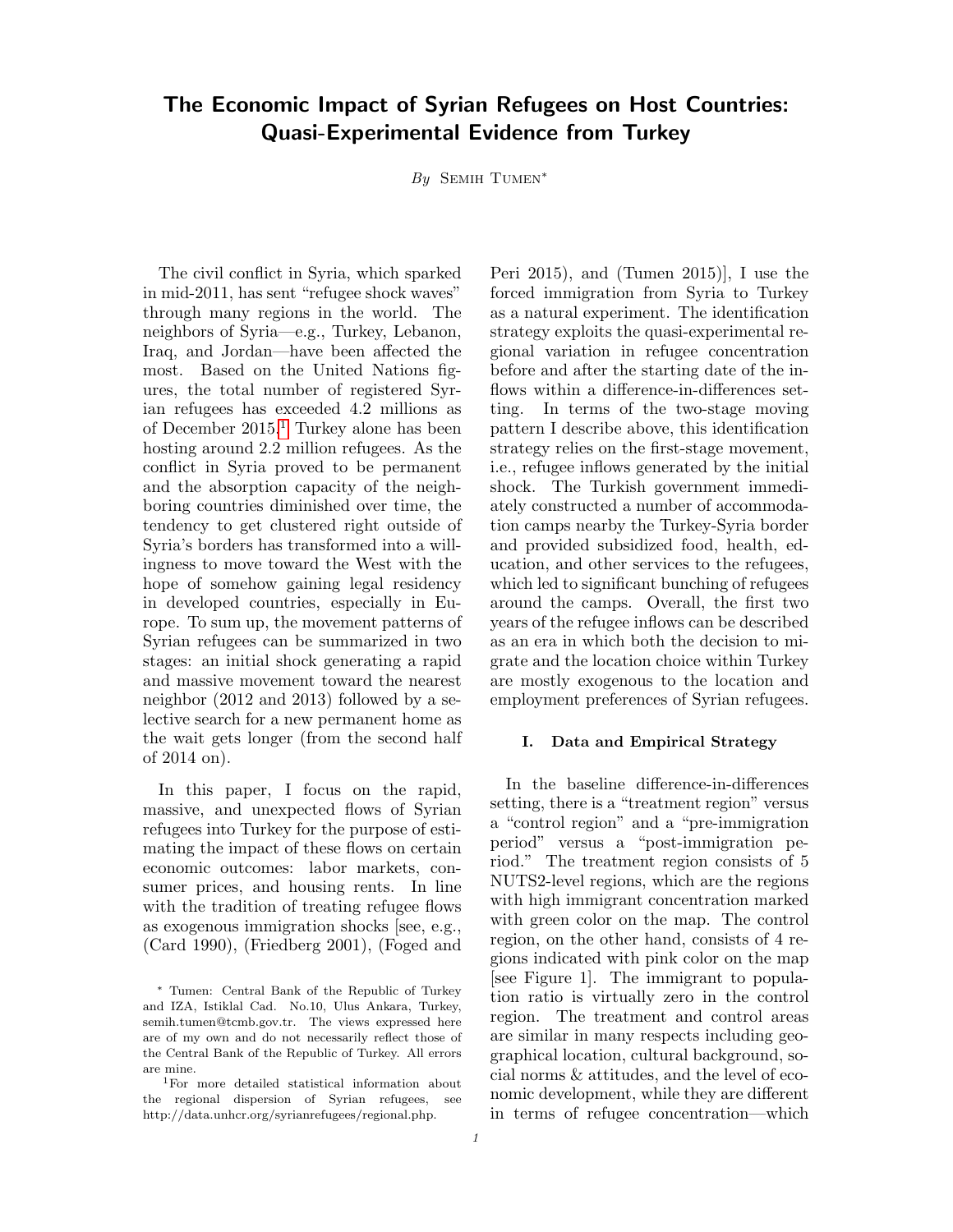is driven by exogenous forces as I explain above.[2](#page-1-0) The refugee inflows have started after January 2012. Before this date, the immigrant flow was basically zero. Taking January 2012 as the cutoff point, I construct a window that sets 2010–2011 as the pre-immigration period and 2012–2013 as the post-immigration period. This strategy compares the pre- and post-immigration prices in the treatment region with those in the control region.

I focus on three distinct sets of outcomes: (i) labor market outcomes (formal employment, informal employment, unemployment, labor force participation, and wages),  $(ii)$  consumer prices, and  $(iii)$  housing rents. For the labor market analysis, I use the Labor Force Survey (LFS) microlevel data set compiled and published by the Turkish Statistical Institute (TurkStat). The LFS provides very detailed information about the respondents' social/demographic characteristics and labor market outcomes. The national labor force statistics are produced from the LFS surveys. For consumer prices, I use the TurkStat's item-level data set, which is used to calculate the official CPI figures in Turkey. Retail prices (including taxes) are collected for 437 items in the entire country. The regional prices are given based on NUTS2-level regional categorization, which is consistent with the regional information in the LFS. For housing rents, we use the Income and Living Conditions Survey (ILCS)—again produced by the TurkStat—that provides extensive cross-sectional information on housing, labor market status, poverty, income level, social exclusion, demography, and health. It should be noted that there are no refugee observations in any of the data sets.

# II. Results and Discussion

Table 1 reports the results for the labor market outcomes. The first column says that the refugee inflows to the treatment region reduces the likelihood of having an informal job by 2.26 percentage points for natives in those regions compared to the natives in the control region. The second column suggests a small increase in the formal employment to population ratio by approximately 0.46 percentage points. While this increase can be intrepreted as a by-product of increased public services (due to the existence of accommodation camps) in the treatment region, the occupational distribution does not exhibit a change that would support this interpretation. So, the net decline in the employment to population ratio is 1.8 percentage points. The third and fourth columns describe what happened to those who lost their jobs. The estimates suggest that the unemployment to population ratio increased by 0.77 percentage points, while the labor force participation declined by 1.03 percentage points. In other words, around 43 percent of those who lost their jobs as a consequence of refugee inflows stayed unemployed, while the remaining 57 percent left labor force. We further find that men prefered to stay unemployed, while females chose to leave the labor force. Syrian refugees are not granted official work permit. Moreover, high informal employment is an inherent feature of the Turkish labor markets—around 21 percent in the overall and more than 50 percent in the refugee-receiving region before the inflows started. The prevalence of informal employment in the Turkish labor markets joined with no work permit arrangements for refugees have amplified the negative impact of Syrian refugee inflows on natives' labor market outcomes. Finally, I examine the wage effect—see the last column in Table 1. Overall, there is no statistically significant effect of the refugee inflows on the wage earnings of the native individuals. This holds for both formal and informal wage earners.

The results for consumer prices (for the 437 items in the CPI) are presented in Table 2. The main finding is that consumer prices have declined as a consequence of refugee inflows in the hosting region—which is consistent with the main consensus in

<span id="page-1-0"></span> ${}^{2}$ For more details, see (Ceritoglu et al. 2015), (Balkan and Tumen 2015), and (Balkan, Torun and Tumen 2015).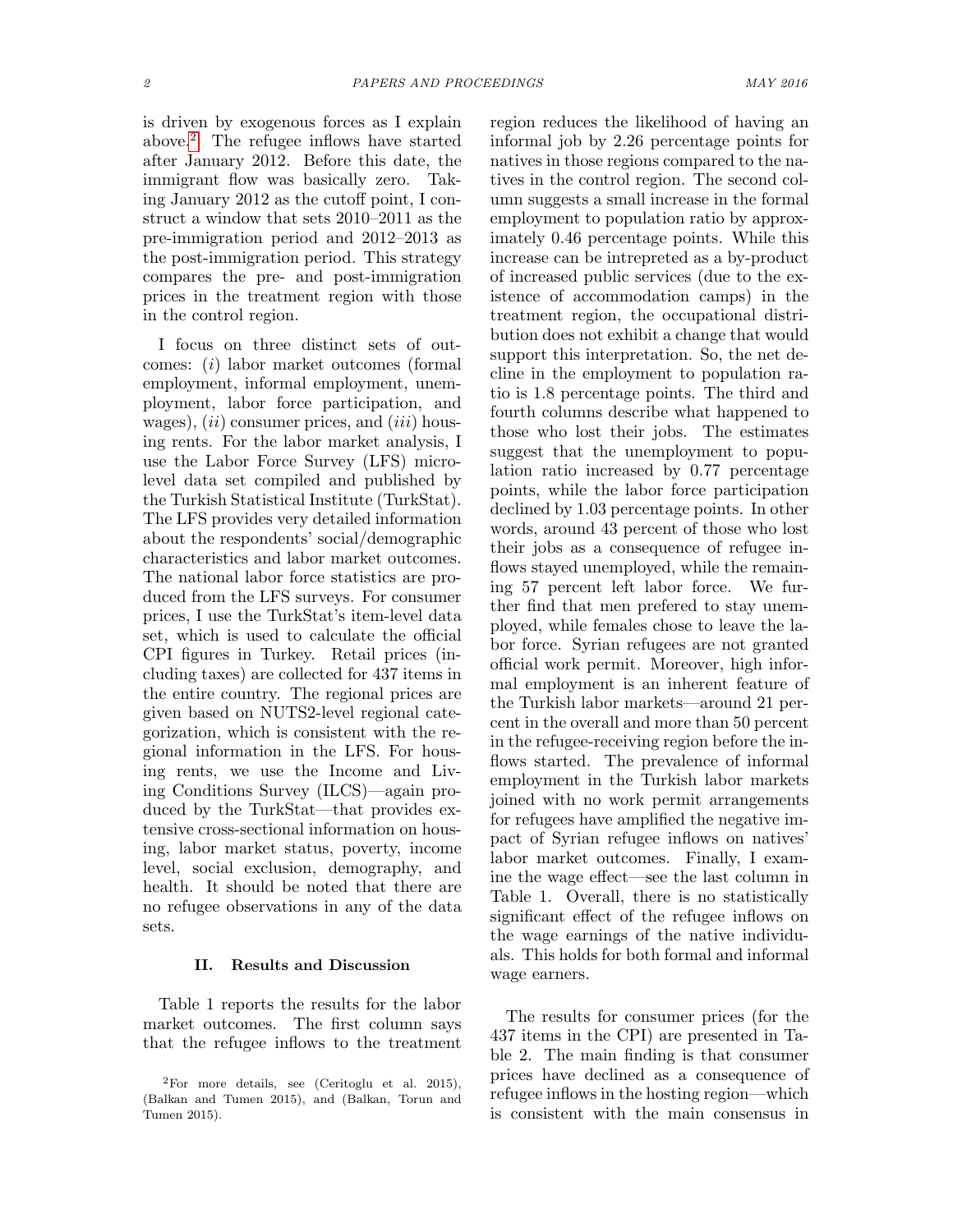the literature—see, e.g., (Lach 2007) and (Cortes 2008). The magnitude of this decline is approximately 2.5 percent. The second and third columns in Table 2 suggest that prices of goods and services have declined in similar magnitudes. Strikingly, there exist significant differences across the prices of the items produced in formal labor intensive sectors versus those produced in informal labor intensive sectors.[3](#page-2-0) In particular, the decline in prices in the informal labor intensive sectors is around 4 percent, while the impact of refugee inflows on prices is almost zero in formal labor intensive sectors. The informal labor market, which is large in Turkey, offers a mechanism through which the refugee in inflows generate price declines in the hosting region. Increase in the supply of informal immigrant workers generates labor cost advantages in the informal labor intensive sectors, and, thus, leads to a reduction in the prices of the goods produced by these sectors. This does not contradict with the results presented for wages in Table 1. The informal workers who are more likely to be replaced by low-pay immigrants are  $(i)$  the least productive ones (who potentially receive very low wages) and  $(ii)$  the low-skill ones who receive high wages. Replacing a combination of the workers from these two groups with observationally equivalent immigrants may not alter the average wages of informal native workers in a statistically significant way. Moreover, anecdotal evidence suggests that the new hires in the informal labor market include a large number of low-cost Syrian refugees. Since the Turkish Household Labor Force Survey does not include the refugees, the new hires are unobserved and the wage regressions may not yield a statistically significant immigration effect.

Finally, Table 3 documents the results for the housing rent regressions. The first column reports the results for all rental units. The estimates suggest that refugee inflows have generated an increase in housing rents and the magnitude of this increase is approximately 5.5 percent. I further examine the role of heterogeneity by dividing the sample into two: units in the lower half of the rent distribution versus the ones in the upper half. Strikingly, we find that rents of the lower-quality units have only increased by 1.7 percent, while the highquality rental units have faced a rent increase in the order of around 11 percent. This finding supports a residential segregation story, which suggests that the refugee wave has increased the demand for better and safer neighborhoods especially among natives.[4](#page-2-1) There are some papers in the literature reporting the opposite result. For example, (Saiz 2003) shows that the "Mariel Boatlift" increased the housing rents in the overall, but the rent increase came almost exclusively from the low-quality units. The main institutional difference between the Mariel Boatlift case and the Syrian refugees that might be driving the difference in the results is that there was already quite a large number of Cubans residing in Miami prior to the boatlift, which is not the case for the Syrian refugees.

## III. Concluding Remarks

The problem of Syrian refugees is of primary importance for many countries. By now, it is clear that the refugee problem will not only have short-term impacts, but will also impose several long-term consequences on the hosting countries. These consequences span a large horizon of topics including economic, social, and political outcomes. This paper collects several results about the economic impact of Syrian refugees in Turkey. It will not be surprising to see that there will be a surge of new research on the impact of Syrian refugees on a borader range of outcomes as new data sets with greater micro-level details become available.

<span id="page-2-0"></span><sup>3</sup>A sector is "informal labor intensive" if more than 50 percent of all workers employed in that sector are informal workers.

<span id="page-2-1"></span><sup>4</sup> (Balkan, Torun and Tumen 2015) provide auxiliary evidence showing that the search for a safer residential neighborhood have been intensified among natives after the arrival of Syrian refugees.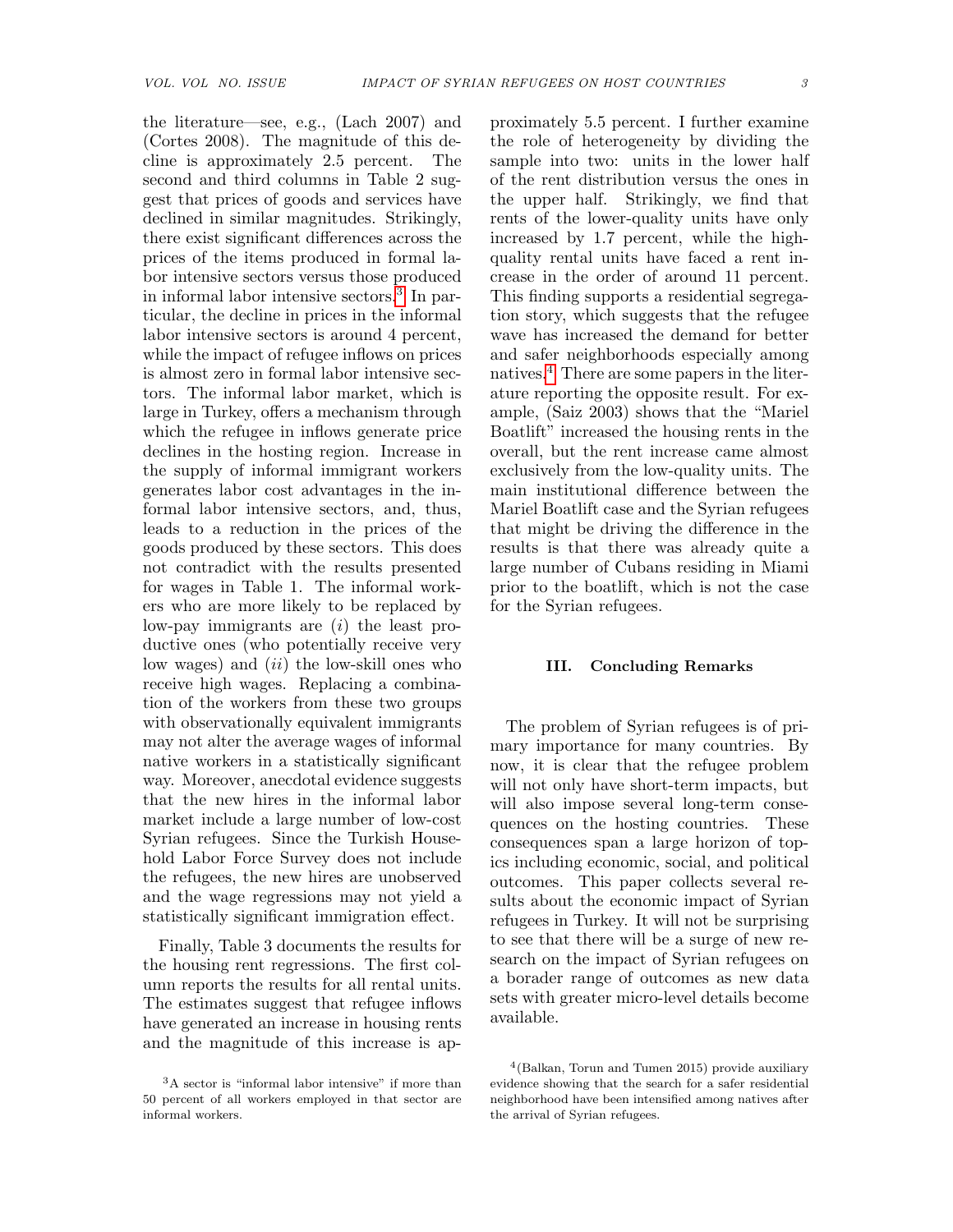

Figure 1. Treatment versus control regions.

Note: The refugee/population ratio is below 0.02 in the control region. Source: (Balkan and Tumen 2015).

Table 1—Results for Labor Market Outcomes.

|              | Informal Emp. | Formal Emp. | Unemp.      | LFP          | Log wages |
|--------------|---------------|-------------|-------------|--------------|-----------|
| Effect       | $0.0226***$   | $0.0046**$  | $0.0077***$ | $-0.0103***$ | 0.0081    |
|              | (0.0028)      | (0.0022)    | (0.0015)    | (0.0028)     | (0.0064)  |
| $\#$ of Obs. | 357,083       | 357,083     | 357,083     | 357,083      | 52,701    |
| $\,R^2$      | 0.139         | 0.348       | 0.046       | 0.380        | 0.618     |

Note: Standard errors are clustered at the region level. Sample is restricted to the age group 15–64. Region, year, and urban/rural fixed effects are included. Other controls are gender, marital status, age dummies, education dummies, and a full set of age-education interactions. Wage regressions also include a full-time vs part-time job status dummy, firm size dummies, and industry dummies. The first four columns are defined as the ratio of the corresponding employment variable to the population of age 15–64.

Source: (Ceritoglu et al. 2015).

Table 2—Results for Consumer Prices.

|               | All          | Goods        | Services     | Formal Lab. Int. | Informal Lab. Int. |
|---------------|--------------|--------------|--------------|------------------|--------------------|
| <b>Effect</b> | $-0.0249***$ | $-0.0264***$ | $-0.0216***$ | $-0.0039***$     | $-0.0384***$       |
|               | (0.0028)     | (0.0032)     | (0.0032)     | (0.0007)         | (0.0045)           |
| $\#$ of Obs.  | 216.912      | 166.926      | 50,006       | 117,061          | 99,871             |
| $R^2$         | 0.992        | 0.997        | 0.952        | 0.991            | 0.991              |

Note: Standard errors are clustered at the month level. Region, year, month, and item fixed effects are included. Source: (Balkan and Tumen 2015).

| TABLE 3-RESULTS FOR HOUSING RENTS. |  |  |  |
|------------------------------------|--|--|--|
|------------------------------------|--|--|--|

|              | All        | Lower-end | Upper-end |
|--------------|------------|-----------|-----------|
| Effect       | $0.0547**$ | 0.0183    | $0.107**$ |
|              | (0.0198)   | (0.0161)  | (0.0387)  |
| $\#$ of Obs. | 12.911     | 6,527     | 6,384     |
| $R^2$        | 0.559      | 0.312     | 0.384     |

Note: Standard errors are clustered at the region level. Region, year, and urban/rural fixed effects are included. Characteristics of the household head (age, education, income level, and employment status) are also controlled for. Lower-end corresponds to the housing rents in the lower half of the rent distribution, while upper-end corresponds to those in the upper half.

Source: (Balkan, Torun and Tumen 2015).